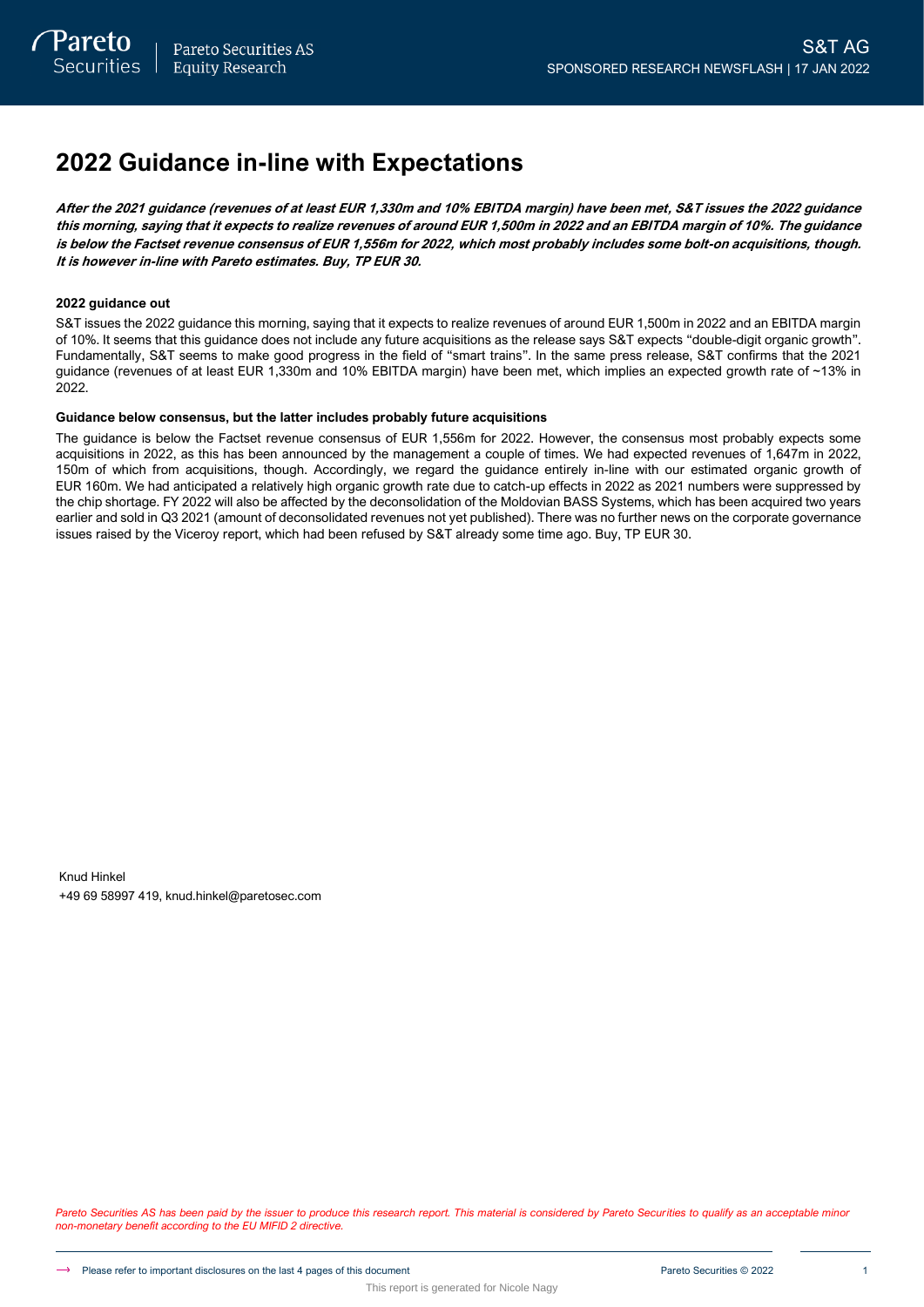# **Disclaimerandlegal disclosures Disclaimer and legal disclosures<br>Origin of the publication or report<br>This publication or report originates from Pareto Securities AS, reg. no. 956 632 374 (Norway),**

**DISCIAIMET AND LEGAL DISCIOSUTES**<br>Prigin of the publication or report<br>This publication or report orginates from Pareto Securities AS, reg. no. 956 632 374 (Norway)<br>Pareto Securities AS, Frankfurt branch, reg. no. DE 320 9 Pareto Securities AB, reg. no. 556206-8956 (Sweden) (together the Group Companies or the **Origin of the publication or report**<br>This publication or report originates from Pareto Securities AS, reg. no. 956 632 374 (Norway)<br>Pareto Securities AS, Frankfurt branch, reg. no. DE 320 965 513 / HR B 109177 (Germany) o home countries. **Content of the publication or report**<br> **Content of the publication or report**<br> **Content of the publication or report**<br> **Content of the publication or report**<br> **This publication or report**<br> **This publication or report**<br> **C** 

Content of the publication or report<br>This publication or report has been prepared solely by Pareto Securities Research.<br>Opinions or suggestions from Pareto Securities Research may deviate from recommendations or Content of the publication or report<br>This publication or report has been prepared solely by Pareto Securities Research.<br>Opinions or suggestions from Pareto Securities Research may deviate from recommendations or<br>perinons p factors.

### **Sponsored research**

Please note that if this report is labelled as "sponsored research" on the front page, Pareto Factors.<br> **Sponsored research**<br>
Please note that if this report is labelled as "sponsored research" on the front page, Pareto<br>
Securities has entered into an agreement with the company about the preparation of research<br>
re prepare a price to none or more than the company. Sponsored research is however commissioned for and paid by the company and such material is considered by Pareto Securities to qualify as an acceptable minor non-monetary b

**Basis and methods for assessment**<br>Opinions and price targets are based on one or more methods of valuation, for instance cash flow analysis, use of m ultiples, behavioral technical analyses o f underlying market movements i n Basis and methods for assessment<br>Opinions and price targets are based on one or more methods of valuation, for instance cash<br>flow analysis, use of multiples, behavioral technical analyses of underlying market movements in<br> research material from the named sources. The date of publication appears from the research material cited or reproduced. Opinions and estimates may be updated in subsequent versions of Finance and the publications of the market isluation and the time horizon. Key assumptions combination with considerations of the market situation and the time horizon. Key assumptions of ofroecasts, price targets and proj versions of the publication or report.

Pareto Securities Research may provide credit research with more specific price targets based on different valuation methods, including the analysis of key credit ratios and other factors on different valuation or report, provided that the relevant company/issuer is treated anew in such later<br>versions of the publication or report.<br>Pareto Securities Research may provide credit research with more specific pri Persions of the publication or report.<br>Pareto Securities Research may provide credit research with more specific price targets based<br>on different valuation methods, including the analysis of key credit ratios and other fac publication or report.

Pareto Securities Research has no fixed schedule for updating publications or reports.

publication or report.<br>Pareto Securities Research has no fixed schedule for updating publications or reports.<br>Unless otherwise stated on the first page, the publication or report has not been reviewed by the<br>issuer before Unless otherwise stated on the first passer before dissemination. In instand<br>prior to publication, the purpose is to<br>**Validity of the publication or report**<br>All opinions and estimates in this put

Sissuer before dissemination. In instances where all or part of a report is presented to the issuer<br>prior to publication, the purpose is to ensure that facts are correct.<br>**Validity of the publication or report**<br>All opinion change without notice. **N optimize that the publication or report are, regardless of source, given in good faith and may only be valid as of the stated date of this publication or report and are subject to change without notice.<br>
<b>No individual** 

incriangle without notice.<br> **No individual investment or tax advice**<br>
The publication or report is intended only to provide general and preliminary information to<br>
investors and shall not be construed as the basis for any No individual investment or tax advice<br>The publication or report is intended only to provide general and preliminary information to<br>investors and shall not be construed as the basis for any investment decision. This public or investor is particularly tailored investment as been used to take into account the individual<br>provide individually tailored investment advice, and does not take into account the individual<br>investor's particular financia investment. Separation, in connect on any information in this publication or report and filter financial and fiscal situation<br>and investment objectives. The investor bears the risk of losses in connection with an<br>investment.<br>Before ac

financial advisor Before acting on any information in this publication or report, we recommend consulting your<br>financial advisor.<br>The information contained in this publication or report does not constitute advice on the tax

Before acting on any information in this publication or report, we recommend consulting your<br>financial advisor.<br>Consequences of making any particular investment decision. Each investor shall make his/her<br>consequences of ma

### **Sources**

**Sources**<br>This publication or report may be based on or contain information, such as opinions,<br>recommendations, estimates, price targets and valuations which emanate from Pareto Securities<br>Research' analysts or representat **Sources**<br>This publication or report may be based on or contain<br>recommendations, estimates, price targets and valuations which<br>Research' analysts or representatives, publicly available informa<br>or companies in the Group Com The extent this publication or report is based on or contains which emanate from Pareto Securities<br>
Research' analysts or representatives, publicly available information, information from other units<br>
or companies in the G

To the extent this publication or report is based on or contains information emanating from other<br>Sources ("Other Sources") than Pareto Securities Research ("External Information"), Pareto<br>Securities Research has deem ed t the extent this publication or report is based on or contains information emanating from other<br>sources ("Other Sources") than Pareto Securities Research ("External Information"), Pareto<br>Securities Research has deem ed the

## **Ratings** Equity ratings:

"Buy" Pareto Securities Research expects this financial instrument's total return to exceed 10% over the next 12 months "Hold" Pareto Securities Research expects this financial instrument's total Pareto Securities Research expects this financial instrume<br>return to exceed 10% over the next 12 months<br>Pareto Securities Research expects this financial instrume<br>return to be between -10% and 10% over the next 12 months "Sell" Pareto Securities Research expects this financial instrument's total Pareto Securities Research expects this financial instrument's<br>return to be between -10% and 10% over the next 12 months<br>Pareto Securities Research expects this financial instrument's<br>return to be negative by more than 10%

### **Analysts Certification**

The research analyst(s) whose name(s) appear on research reports prepared by Pareto Securities Research certify that: (i) all of the views expressed in the research report accurately reflect their personal views about the subject security or issuer, and (ii) no part of the research Analysts Certification<br>The research analyst(s) whose name(s) appear on research reports prepared by Pareto<br>Securities Research certify that (i) all of the views expressed in the research report accurately<br>reflect their per The research analysts whose names appears on research analysts in research reports that are<br>prepared by Pareto Securities Research.<br>The research analysts whose names appears on research reports prepared by Pareto Securitie

recommendations or views expressed by the research analysts in research reports that are<br>prepared by Pareto Securities Research.<br>The research analysts whose names appears on research reports prepared by Pareto Securities<br>t activities. **Limitation**<br>**Research received** contains the field of the activities.<br>**Limitation of liability**<br>**Pareto Securities** Gr

In the control of liability<br>
activities.<br> **Limitation of liability**<br>
Pareto Securities Croup or other associated and affiliated companies assume no liability<br>
Pareto Securities Group or other associated and affiliated comp

regions to any investment, any cover will entitle of the Pareto Securities Group or other<br>this publication or report. In no event will entitle sof the Pareto Securities Group or other<br>associated and affiliated companies be solicitation to any person in any jurisdiction where solicitation would be unlawful. All information contained in this research report has been compiled from sources believed to be reliable.<br>However, no representation or w

### **Risk information**

However, no representation or warranty, express or implied, is made with respect to the<br>completeness or accuracy of its contents, and it is not to be relied upon as authoritative.<br> **Risk information**<br>
The risk of investing inversional and financial conditions of the relevant company, growth prospects, change in interest rates, the economic and political environment, foreign exchange rates, shifts in market semtiments etc. Where an investor's operational and financial conditions of the relevant company, growth prospects, change in interest rates, the economic and political environment, foreign exchange rates, shifts in market sentiments etc. Where an investment marks the content and publication of security is denominated in a different currency to the investor's currency of reference, changes in rates of exchange may have an adverse effect on the value, price or income of or from investments. **Conflicts of the conflicts**<br> **Conflicts** of **interest**<br> **Conflicts** of **interest**<br> **Conflicts** of **interest** 

may not be realized. When investing in individual shares, the investor may lose all or part of the<br>investments.<br>Conflicts of interest<br>Comparises in the Pareto Securities Group, affiliates or staff of companies in the Paret

Companies in the Pareto Securities Group, affiliates or staff of companies in the Pareto Securities Group, may perform services for, solicit business from, make a market in, hold long or short positions in, or otherwise be Accordingly company which is the subject of or referred to in the relevant<br>Research, including acting as that company's official or sponsoring broker and providing<br>investment banking or other financial services. It is the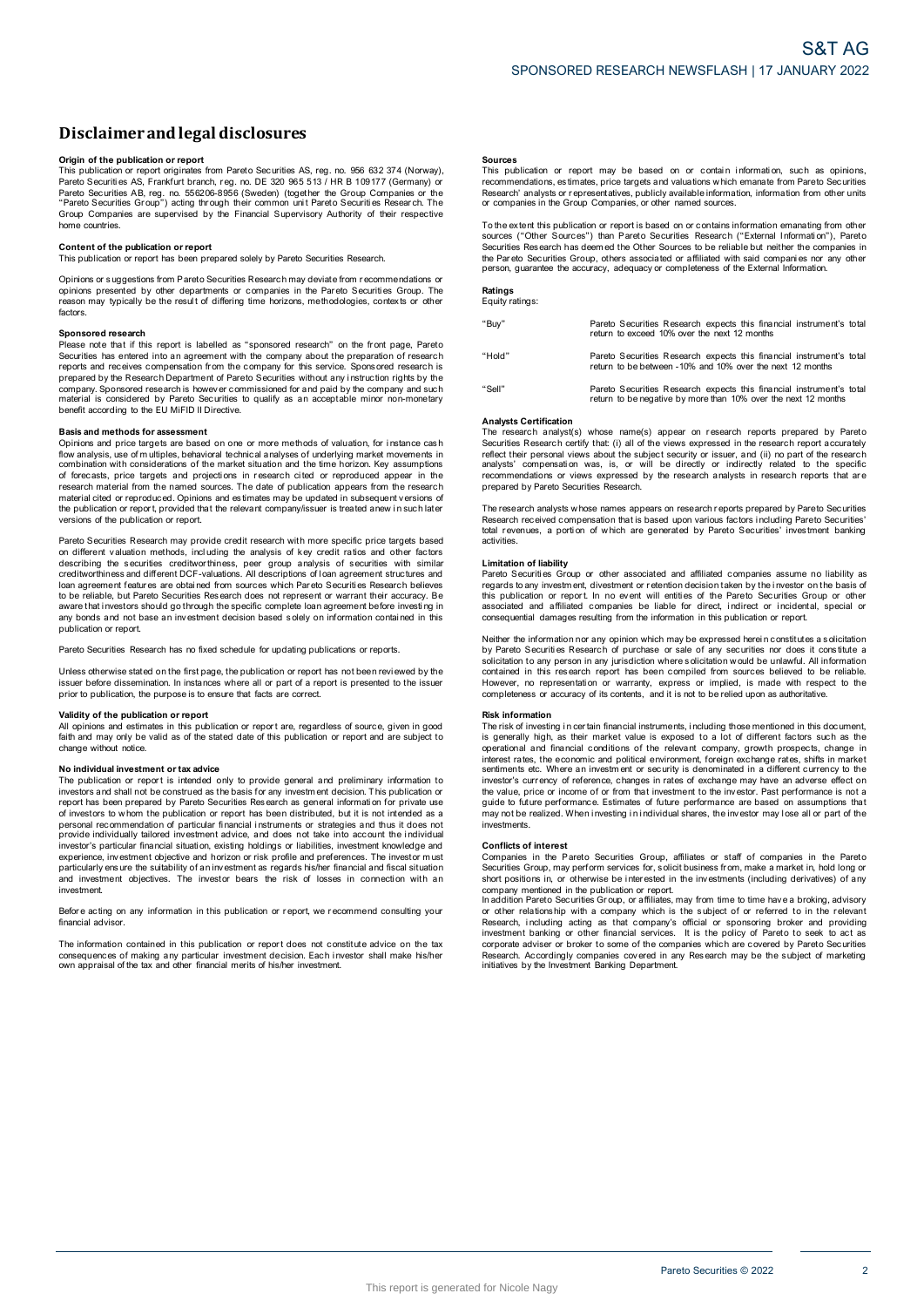To limit possible conflicts of interest and counter the abuse of inside knowledge, the analysts of<br>Pareto Securities Research are subject to internal rules on sound ethical conduct, the<br>management of inside information, ha To limit possible conflicts of interest and counter the abuse of inside knowledge, the analysts of Pareto Securities Research are subject to internal rules on sound ethical conduct, the management of inside information, ha revenues from capital markets activities and individual analyst remuneration. The Group and or the Chapter of the price with applicable legislation and relevant industry standards. The object of the internal rules is for example to ensure that no analyst will abuse or cause others to abuse the internal rules following the Pareto Securities Conflict of Interest Policy. The guidelines in the policy include the social conducts in the policy of the proportion and the proportion and measures with recommendations issued by the stockbrokers associations. This material has been prepared followi

independence between various departments, business areas and sub-business areas within the<br>Pareto Securities Group in order to, as far as possible, avoid conflicts of interest from arising With recommendance is used of the Pareto Securities Conflict of Interest Policy.<br>The guidelines in the policy include rules and measures aimed at achieving a sufficient degree of<br>pareto Securities Group in order to, as far between such departments, business areas and sub-business areas as well as their customers. The guidelines in the policy include rules and measures aimed at achieving a sufficient degree of independence between various departments, business areas and sub-business areas within the between such departments, busines Pareto Securities Group in order to, as far as possible, avoid conflicts of interest from arising<br>between such departments, business areas and sub-business areas as well as their customers.<br>One purpose of such measures is arias and to safeguard the impartialness of the employees. For example, the linvestment Banking departments and certain other departments included in the Pareto Securities Group are surrounded by arrangements, so-called Ch with respect to the independence of analysts from other departments within the Pareto Securities Group rules Group rules Concerning in the Companies of the concerning of the contact without limitation, rules aimed at securiting the impartialness of, e.g., analysts working in the Pareto Securities Research d The securities Group rules concerning contacts with covered companies and rules concerning<br>personal account trading carried out by analysts.<br>**Distribution restriction**<br>The securities referred to in this publication or repo

### **Distribution restriction**

personal account trading carried out by analysts.<br>Distribution restriction<br>The securities referred to in this publication or report may not be eligible for sale in some<br>jurisdictions and persons into whose possession this Distribution restriction<br>The securities referred to in this publication or report may not be eligible for sale in some<br>ilurisdictions and persons into whose possession this document comes should inform themselves<br>about and This research is only intended for and music procedure in the US, or retail clients in the United Kingdom, as<br>not be distributed to private customers in the US, or retail clients in the United Kingdom, as<br>defined by the Fi

United States and U.S entities seeking more information about any of the issuers or securities Note that the britancial Conduct Authority (FCA).<br>This research is only intended for and may only be distributed to institutional investors in the<br>United States and U.S entities seking more information about any of the iss Pareto Securities Inc. is a broker-dealer registered with the U.S. Securities and U.S entities and L.S. and registered with the U.S. Securities and Exchange<br>Commission and is a member of FINRA &SIPC. U.S. To the extent req

laws and regulations, Pareto Securities Inc. accepts responsibility for the contents of this Pareto Securities Inc. a la abroker-dealer registered with the U.S. Securities and Exchange<br>Commission and is a member of FINRA &SIPC. U.S. To the extent required by applicable U.S<br>Idwas and regulations, Pareto Securities Securities Research are not FDIC insured, may lose value and are not guaranteed by Pareto<br>Securities Research are not FDIC insured, may lose value and are not guaranteed by Pareto<br>Securities Inc. or Pareto Securities Resea commitment whatsoever. The securities of non-U.S. issuers may not be registered with or subject to SEC reporting and other requirements. The information available about non-U.S. companies may be limited, and non-U.S. compa securities of comparies may be limited, and non-U.S. companies are generally not subject to the same<br>uniform auditing and reporting standards as U.S. companies. Market rules, conventions and<br>practices may differ form U.S. erode principal and investment returns. Pareto Securities of comparable U.S. comparies. Fluctuations in the values of rational currencies, as<br>well as the potential for governmental restrictions on currency movements, can significantly<br>erode principal and investm

disclosed herein.

### **Distribution in Singapore**

Distribution in Singapore<br>Pareto Securities Pte Ltd holds a Capital Markets Services License is an exempt financial advisor<br>under Financial Advisers Act, Chapter 110 ("FAA") of Singapore and a subsidiary of Pareto under Financial Advisers Act, Chapter 110 ("FAA") of Singapore and a subsidiary of Pareto Securities AS. Pareto Securities Pte Ltd holds a Capital Markets Services License is an exempt financial advisor<br>under Financial Advisers Act, Chapter 110 ("FAA") of Singapore and a subsidiary of Pareto<br>Securities AS.<br>This report is dire

ration conditions and a subsidiary of Parent uncertained solutions and a subsidiary of Parent<br>securities AS.<br>This report is directed solely to persons who qualify as "accredited investors", "expert investors"<br>and "institut and "institutional investors" as defined in section 4A(1) Securities and Futures Act, Chapter 289<br>("SFA") of Singapore. This report is intended for general circulation amongst such investors and<br>("SFA") of Singapore. This report.

such product. Please contact Pareto Securities Pte Ltd, 16 Collyer Quay, # 27-02 Income at Raffles, Singapore 049318, at +65 6408 9800 in matters arising from, or in connection with this report.<br> **Additional provisions on** under no circumstances is it to be construed as an offer to sell or a solicitation of or an offer to buy any securities that may be described herein. This research report is not, and under no circumstances is it to be cons under no circumstances is it to be construed as an offer to sell or a solicitation of or an offer to<br>buy any securities that may be described herein. This research report is not, and under no<br>circumstances is it to be cons any offerice. Any securities described or discussed within this research report may only be<br>distributed in Canada in accordance with applicable provincial and territorial securities laws. Any<br>offer or sale in Canada of the province or territory of Canada in which such offer or sale is made. Under no circumstances is<br>the information contained herein to be construed as being tailored to the needs of the recipient.<br>Carritory of Canada nor shoul province or territory of Canada in which such offer or sale is made. Under no circumstances is the information contained herein to be construed as being tailored to the needs of the recipient. Canadian recipients are advis herein.

### **Distribution in United Kingdom**

consequential loss arising from any use of this research report or the information contained<br>herein.<br>**Distribution in United Kingdom**<br>This publication is issued for the benefit of persons who qualify as eligible counterpar professional clients and should be made available only to such persons and is exempt from the restriction on financial promotion in s21 of the Financial Services and Markets Act 2000 in reliance on provision in the FPO.<br>Co

### **Copyright**

reliance on provision in the FPO.<br> **Copyright**<br>
This publication or report may not be mechanically duplicated, photocopied or otherwise<br>
reproduced, in full or in part, under applicable copyright laws. Any infringement of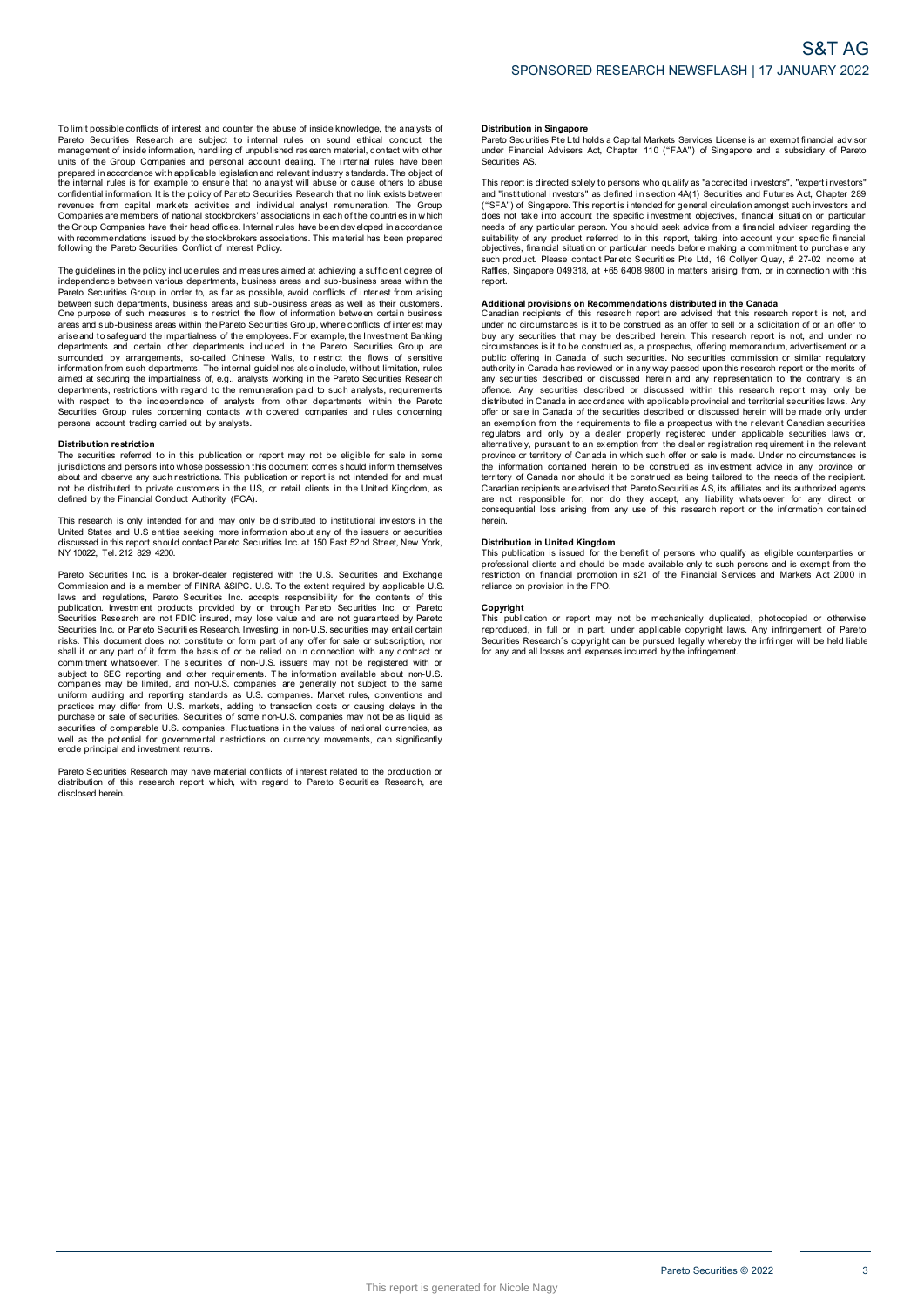# **Appendix A**

*Disclosure requirements i n accordance with C ommission Delegated Regulati on (EU) 2016/958 and the FINRA Rule 2241*

|                                  |               |                     | Kalera                 | $\Omega$    | 26,75   |
|----------------------------------|---------------|---------------------|------------------------|-------------|---------|
| Companies                        | No. of shares | <b>Holdinasin</b> % | Kitron                 |             | 18,386  |
|                                  |               |                     | Komplett Bank          | $\mathbf 0$ | 209,400 |
| Bonheur                          | 240,945       | 0.57%               | Kongsberg Gruppen      | $^{\circ}$  | 36,02   |
| Pareto Bank                      | 15,311,980    | 21.92%              | <b>KWS</b>             | 75          | 7:      |
| Selvaag Bolig                    | 3.729.704     | 3.98%               | Ler øy Seaf ood Gr oup | $\mathbf 0$ | 39,32   |
| Sparebank 1 Nor d-Nor ge         | 4,287,282     | 4.27%               | Meltwater              | $\mathbf 0$ | 24,000  |
| SpareBank 1 Ringer ike Hadel and | 100,000       | 0.64%               | Mercell                | $\mathbf 0$ | 24,86   |
| Sparebank 1 SMN                  | 1,970,442     | 1.52%               | Mowi                   | $\Omega$    | 48      |
| Sparebank 1 SR-Bank              | 1,856,679     | 0.73%               | MPC Container Ships    | $^{\circ}$  | 84, 16  |
| SpareBank 1 Østf old Akershus    | 1,232,229     | 9.95%               | <b>NEXT Biometrics</b> | $^{\circ}$  | 510,90  |
| SpareBank 1 Østlandet            | 3,833,163     | 3.61%               | NORBIT ASA             | $\Omega$    | 1,65    |
| Sparebanken Møre                 | 305,239       | 3.09%               | Nor dic Semi conductor | 0           | 5,39    |
| Spar ebanken Sør                 | 433,744       | 2.77%               | Noreco                 | $\mathbf 0$ | 79      |
| Spar ebanken Vest                | 6,861,616     | 6.39%               | Norse Atlantic         | $\Omega$    | 25,000  |
| <b>NEXT Biometrics</b>           | 510,901       | 0.56%               | Norsk Hydro            | $^{\circ}$  | 94,189  |
| SpareBank 1 Sør øst-Nor ge       | 1,771,308     | 2.81%               | Norske Skog            | $\mathbf 0$ | 98,49   |

|                          |                   |                       | <b>Open country on</b>                                    |                                                                                                   |        |
|--------------------------|-------------------|-----------------------|-----------------------------------------------------------|---------------------------------------------------------------------------------------------------|--------|
| Company                  | Analyst holdings* | <b>Total holdings</b> | Spar ebanken Vest                                         | $\Omega$                                                                                          | 16,73  |
|                          |                   |                       | Spar ebanken Øst                                          |                                                                                                   | 1,50   |
| AF Gr uppen              | $\mathbf 0$       | 1,825                 | Stolt-Nielsen                                             | $\Omega$                                                                                          | 1,81   |
| Aker ASA                 | 500               | 3,075                 | Stor ebr and                                              |                                                                                                   | 25,69  |
| Aker BP                  |                   | 17,942                | Subsea 7                                                  |                                                                                                   | 12,49  |
| Aker Carbon Capture      |                   | 10,721                | Telenor                                                   | $\Omega$                                                                                          | 12,052 |
| Aker Clean Hydrogen      |                   | 133,500               | TGS-NOPEC                                                 | $\Omega$                                                                                          | 60     |
| Aker Horizons            |                   | 125,848               | Vow                                                       | $\Omega$                                                                                          | 8,68   |
| Aker Of f shore Wind     |                   | 164,028               | Wallenius Wilhemsen                                       | $\Omega$                                                                                          | 17,80  |
| American Shipping Co.    |                   | 13,300                | XXL                                                       | $^{\circ}$                                                                                        | 20,92  |
| Aprila Bank ASA          |                   | 22,675                | Yara                                                      | $^{\circ}$                                                                                        | 15,42  |
| Archer                   |                   | 30,170                | Zaptec                                                    | $\mathbf 0$                                                                                       | 14,000 |
| ArcticZymes Technologies |                   | 684                   |                                                           |                                                                                                   |        |
| Austevoll Seaf ood       |                   | 3,600                 |                                                           |                                                                                                   |        |
| AutoStore                |                   | 1,685                 |                                                           |                                                                                                   |        |
| B2Holding AS             |                   | 13,940                |                                                           |                                                                                                   |        |
| Bonheur                  |                   | 32,075                |                                                           |                                                                                                   |        |
| Bor regaar d ASA         |                   | 650                   |                                                           |                                                                                                   |        |
| Bouvet                   |                   | 2,940                 | Thisoverview isupdated monthly (last updated 15.12.2021). |                                                                                                   |        |
| <b>BRAbank</b>           |                   | 31,499                |                                                           |                                                                                                   |        |
| BW Energy                |                   | 56,765                |                                                           | *Analyst holdingsrefersto positionsheld by the Pareto Securities AS analyst covering the company. |        |
| BW Of f shore            |                   | 16,076                |                                                           |                                                                                                   |        |
| Circa Group              |                   | 11,250                |                                                           |                                                                                                   |        |
| Cloudberry Clean Energy  |                   | 100,000               |                                                           |                                                                                                   |        |
| DNB                      |                   | 48,639                |                                                           |                                                                                                   |        |
| DNO                      |                   | 151,978               |                                                           |                                                                                                   |        |
| Elkem                    |                   | 39,047                |                                                           |                                                                                                   |        |
| ELOP                     |                   | 130,000               |                                                           |                                                                                                   |        |
| Entra                    |                   | 9,806                 |                                                           |                                                                                                   |        |
| Equinor                  |                   | 2,589                 |                                                           |                                                                                                   |        |
| Europris                 |                   | 13,208                |                                                           |                                                                                                   |        |
| Fjordkraft Holding       |                   | 21,317                |                                                           |                                                                                                   |        |
|                          |                   |                       |                                                           |                                                                                                   |        |

| Appendix A                                |                                                                                                |                       |                                    |                              |                       |
|-------------------------------------------|------------------------------------------------------------------------------------------------|-----------------------|------------------------------------|------------------------------|-----------------------|
|                                           | Disclosure requirements in accordance with Commission Delegated Requlation (EU) 2016/958       |                       | Company                            | Analyst holdings*            | <b>Total holdings</b> |
| and the FINRA Rule 2241                   |                                                                                                |                       | Flex LNG                           | $\mathbb O$                  | 4,817                 |
|                                           |                                                                                                |                       | Frontline                          | $\mathbf 0$                  | 79,748                |
|                                           | The below list shows companies where Pareto Securities AS - together with affiliated companies |                       | Gjensidige For sikring             | $\mathbf 0$                  | 7,734                 |
|                                           | and/or persons – owns a net long position of the shares exceeding 0,5 % of the total issued    |                       | Grieg Seaf ood                     | $\mathbf{0}$                 | 9,127                 |
|                                           | share capital in any company where a recommendation has been produced or distributed by        |                       | Haf nia Ltd.                       | $\Omega$                     | 10,000                |
| Pareto Securities AS.                     |                                                                                                |                       | Huddly                             | $\mathbf{0}$                 | 908, 173              |
|                                           |                                                                                                |                       | Hydr ogenPro                       | $\mathbb O$                  | 37,552                |
|                                           |                                                                                                |                       | Ice Fish Farm                      | $\Omega$                     | 2,000                 |
|                                           |                                                                                                |                       | ice Group ASA                      | $\mathbb O$                  | 200,000               |
|                                           |                                                                                                |                       | Kalera                             | $\mathbf 0$                  | 26,752                |
| Companies                                 | No. of shares                                                                                  | Holdings in %         | Kitr on<br>Komplett Bank           | $^{\circ}$<br>$\mathbf{0}$   | 18,386                |
|                                           |                                                                                                |                       |                                    |                              | 209,400               |
| Bonheur<br>Pareto Bank                    | 240,945                                                                                        | 0.57%<br>21.92%       | Kongsberg Gruppen<br><b>KWS</b>    | $\circ$<br>75                | 36,023<br>75          |
|                                           | 15,311,980                                                                                     |                       |                                    |                              |                       |
| Selvaag Bolig<br>Sparebank 1 Nor d-Nor ge | 3,729,704<br>4,287,282                                                                         | 3.98%<br>4.27%        | Ler øy Seaf ood Gr oup<br>Meltwate | $\mathbf 0$<br>$\Omega$      | 39,328<br>24,000      |
| SpareBank 1 Ringer ike Hadeland           | 100,000                                                                                        | 0.64%                 | Mercell                            | $\mathbb O$                  | 24,863                |
| Sparebank 1 SMN                           | 1,970,442                                                                                      | 1.52%                 | Mowi                               | $\Omega$                     | 486                   |
| Sparebank 1 SR-Bank                       | 1,856,679                                                                                      | 0.73%                 | MPC Container Ships                | $\mathbf{0}$                 | 84,164                |
| SpareBank 1 Østf old Akershus             | 1,232,229                                                                                      | 9.95%                 | NEXT Biometrics                    | $\Omega$                     | 510,901               |
| SpareBank 1 Østlandet                     | 3,833,163                                                                                      | 3.61%                 | NORBIT ASA                         | $\Omega$                     | 1,656                 |
| Sparebanken Møre                          | 305,239                                                                                        | 3.09%                 | Nor dic Semi conductor             | $\Omega$                     | 5,391                 |
| Spar ebanken Sør                          | 433,744                                                                                        | 2.77%                 | Nor eco                            | $\mathbf{0}$                 | 790                   |
| Sparebanken Vest                          | 6,861,616                                                                                      | 6.39%                 | Nor se Atlantic                    | $\mathbb O$                  | 25,000                |
| <b>NEXT Biometrics</b>                    | 510,901                                                                                        | 0.56%                 | Norsk Hydro                        | $\mathbf{0}$                 | 94.189                |
| SpareBank 1 Sørøst-Norge                  | 1,771,308                                                                                      | 2.81%                 | Norske Skog                        | $\circ$                      | 98,499                |
|                                           |                                                                                                |                       | Nor thern Drilling Ltd.            | $\Omega$                     | 77,319                |
|                                           |                                                                                                |                       | NT <sub>S</sub>                    | $\mathbf{0}$                 | 2,172                 |
|                                           |                                                                                                |                       | Ocean Yield                        | $\circ$                      | 32,650                |
|                                           |                                                                                                |                       | Okeanis Eco Tankers                | $\Omega$                     | 2,000                 |
|                                           |                                                                                                |                       | Orkla                              | $\Omega$                     | 20,983                |
|                                           |                                                                                                |                       | Panor o Ener gy                    | $\Omega$                     | 29,844                |
|                                           |                                                                                                |                       | Par eto Bank                       | $\Omega$                     | 1,341,634             |
|                                           |                                                                                                |                       | Pexip Holding                      | $\Omega$                     | 85,707                |
|                                           |                                                                                                |                       | Protector Forsikring               | $\Omega$                     | 14,000                |
|                                           |                                                                                                |                       | Pryme                              | $\mathbb O$                  | 4,000                 |
|                                           | Pareto Securities AS may hold financial instruments in companies where a recommendation has    |                       | Quantaf uel                        | $^{\circ}$                   | 5,797                 |
|                                           | been produced or distributed by Pareto Securities AS in connection with rendering investment   |                       | <b>REC Silicon</b>                 | $\mathbb O$                  | 39,716                |
| services, including Market Making.        |                                                                                                |                       | Sal Mar                            | $\Omega$                     | 2,799                 |
|                                           |                                                                                                |                       | Sandnes Sparebank                  | $\mathbf{0}$                 | 4.013                 |
|                                           | Please find below an overview of material interests in shares held by employees in Pareto      |                       | Scatec<br>Seaway 7                 | $\mathbf{0}$<br>$\mathbf{0}$ | 30,412<br>4,000       |
|                                           | Securities AS, in companies where a recommendation has been produced or distributed by         |                       | Spar ebank 1 Nor d-Nor ge          | $\Omega$                     | 3,350                 |
|                                           | Pareto Securities AS. "By material interest" means holdings exceeding a value of NOK 50 000.   |                       | Spar ebank 1 SMN                   | $\circ$                      | 12,740                |
|                                           |                                                                                                |                       | Spar ebank 1 SR-Bank               | $\Omega$                     | 15,170                |
|                                           |                                                                                                |                       | SpareBank 1 Østf old Aker shus     | $\Omega$                     | 1,252                 |
|                                           |                                                                                                |                       | SpareBank 1 Østlandet              | $\Omega$                     | 9,621                 |
|                                           |                                                                                                |                       | Spar ebanken Sør                   | $\mathbf{0}$                 | 16,435                |
| Company                                   | Analyst holdings*                                                                              | <b>Total holdings</b> | Spar ebanken Vest                  | $\Omega$                     | 16,735                |
|                                           |                                                                                                |                       | Spar ebanken Øst                   | $\mathbf 0$                  | 1,500                 |
| AF Gr upper                               | $\,$ 0                                                                                         | 1,825                 | Stolt-Nielsen                      | $\mathbb O$                  | 1,817                 |
| Aker ASA                                  | 500                                                                                            | 3,075                 | Stor ebr and                       | $\Omega$                     | 25,698                |
| Aker BP                                   | $\circ$                                                                                        | 17,942                | Subsea 7                           | $\mathbf 0$                  | 12,493                |
| Aker Carbon Capture                       | $\Omega$                                                                                       | 10,721                | Telenor                            | $\Omega$                     | 12,052                |
| Aker Clean Hydrogen                       | $\Omega$                                                                                       | 133,500               | TGS-NOPEC                          | $\mathbb O$                  | 600                   |
| Aker Horizons                             | $\Omega$                                                                                       | 125,848               | Vow                                | $\Omega$                     | 8,681                 |
| Aker Offshore Wind                        | $\mathbf{0}$                                                                                   | 164,028               | Wallenius Wilhemsen                | $\circ$                      | 17,800                |
| American Shipping Co.                     | $\mathbf{0}$                                                                                   | 13,300                | XXL                                | $\mathbb O$                  | 20,923                |
| Aprila Bank ASA                           | $\mathbf{0}$                                                                                   | 22,675                | Yara                               | $\mathbf{0}$                 | 15,428                |
| Archer                                    | $\Omega$                                                                                       | 30.170                | Zaptec                             | $\mathbf{0}$                 | 14,000                |
| ArcticZvmesTechnologies                   | $\mathbf 0$                                                                                    | 684                   |                                    |                              |                       |